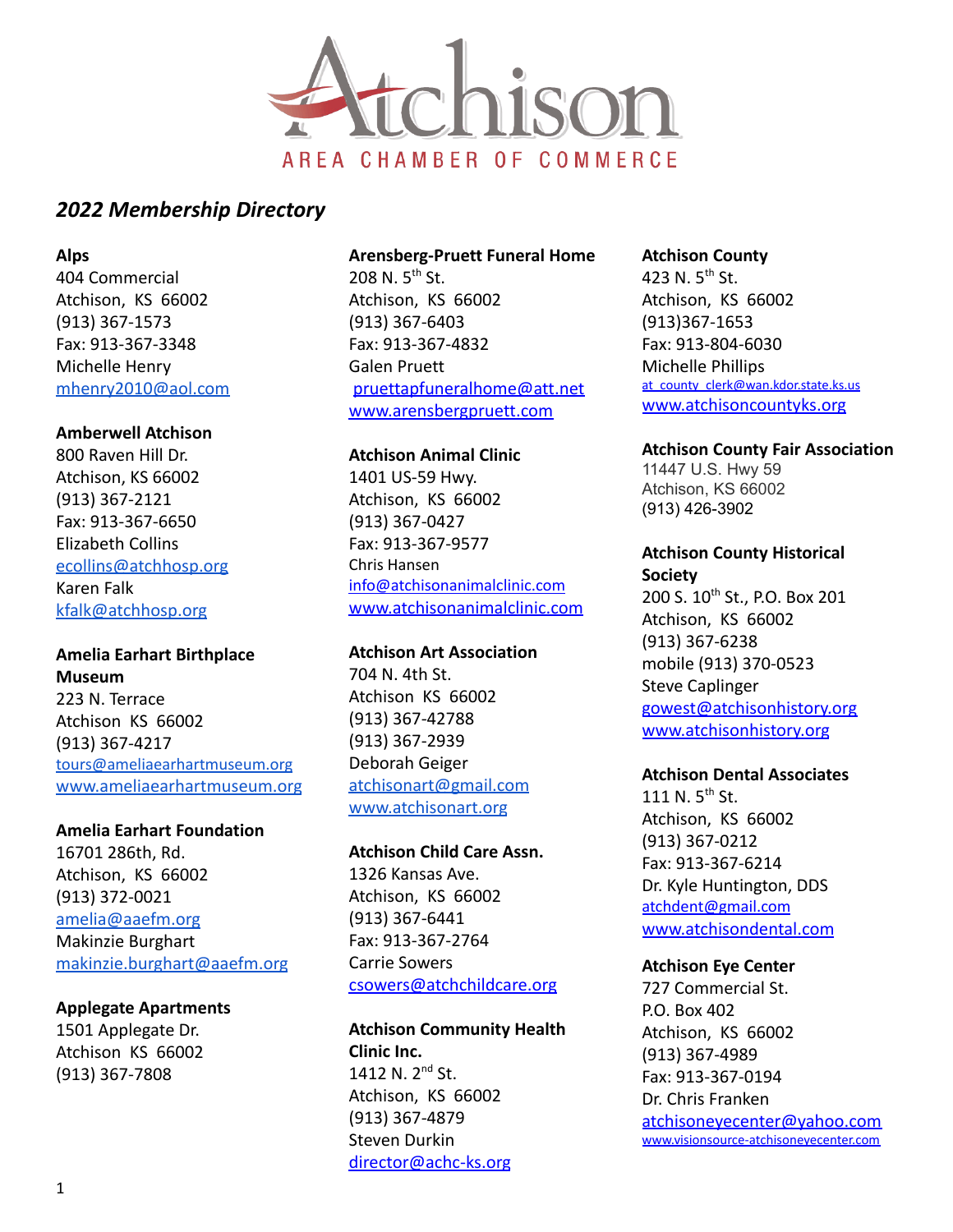

**Atchison Family Dentistry**

413 S.  $10^{th}$  St. Atchison, KS 66002 (913) 367-0203 Fax: 913-367-5037 Dr. Amish Patel, DDS [Atchisonfamilydentistry@gmail.com](mailto:Atchisonfamilydentistry@gmail.com)

### **Atchison Family YMCA**

321 Commercial St. Atchison, KS 66002 (913) 367-4948 Fax: 816-931-1847 Jennifer Kiehl [jenniferkiehl@kansascityymca.org](mailto:jenniferkiehl@kansascityymca.org) [www.KansasCityYMCA.org](http://www.kansascityymca.org)

#### **Atchison Farmers Market**

Main St., between 4th & 6th Atchison, KS 66002 (913) 886 - 2830 [debbiemarkgenova@yahoo.com](mailto:debbiemarkgenova@yahoo.com)

#### **Atchison Golf Club at Bellevue**

1713 Country Club Road Atchison KS 66002 (913) 367-3022 [atchisongolfclub@gmail.com](mailto:atchisongolfclub@gmail.com)

**Atchison Juneteenth Committee** P.O. Box 94 Atchison, KS 66002 (913) 426-3136 Don Bratton [donald\\_bratton@yahoo.com](mailto:donald_bratton@yahoo.com)

#### **Atchison Kiwanis Club**

P.O. Box 348 Atchison, KS 66002 (913) 367-9519 David Myers [dmyers@usd409.net](mailto:dmyers@usd409.net)

#### **Atchison Leather**

104 N. 6<sup>th</sup> St., Ste. 10 P.O. Box 187 Atchison, KS 66002 (913) 367-3700 Fax: 913-367-2721 Rick Berger [rick@bergercompany.com](mailto:rick@bergercompany.com)

#### **Atchison Library**

401 Kansas Ave. Atchison, KS 66002 Jacque Slingsby (913) 367-1902, ext. 208 Fax: 913-367-2717 [jslingsby@atchisonlibrary.org](mailto:jslingsby@atchisonlibrary.org) [www.atchisonlibrary.org](http://www.atchisonlibrary.org)

#### **Atchison Outfitters**

2000 Skyway Hwy. 59 Atchison, KS 66002 (913) 367-6312 Rick Dillon [atchisonoutfitters@gmail.com](mailto:atchisonoutfitters@gmail.com)

**Atchison Public Schools, USD 409** 626 Commercial Atchison, KS 66002 (913) 367-4384 Fax: 913-367-2246 [www.usd409.net](http://www.usd409.net)

#### **Atchison Recreation Commission**

819 Commercial Atchison, KS 66002 (913) 367-3352 Fax: 913-367-6477 Scott Erickson [www.atchisonrec.com](http://www.atchisonrec.com) **Atchison Rotary Club** P.O. Box 525 Atchison, KS 66002

**Atchison United Methodist Church, Inc.** 501 Kansas Ave. Atchison, KS 66002 (913) 367-1844 Marta Myers [marta.myers@atchisonumc.org](mailto:marta.myers@atchisonunmc.org) [www.atchisonumc.org](http://www.atchisonumc.org)

### **Atchison Wholesale Grocery**

100 S. 3rd St. Atchison, KS 66002 (913) 367-0043 Kerry Behler [sales@awgrocery.com](mailto:sales@awgrocery.com) [www.awgrocery.com](http://www.awgrocery.com)

#### **B&Z Gas**

405 Utah Atchison, KS 66002 (913) 367-6304

**Backroad Atlas** 517 Commercial Atchison KS 66002 (913) 426-2470 Angela Spurlock [angela@backroad-atlas.com](mailto:angela@backroad-atlas.com)

#### **Bank of Atchison**

701 Kansas Avenue Atchison, KS 66002 (913) 367-2400 Fax: 913-367-9182 Cheryl Lanter [clanter@mybankusb.com](mailto:clanter@mybankusb.com) [www.mybankusb.com](http://www.mybankusb.com)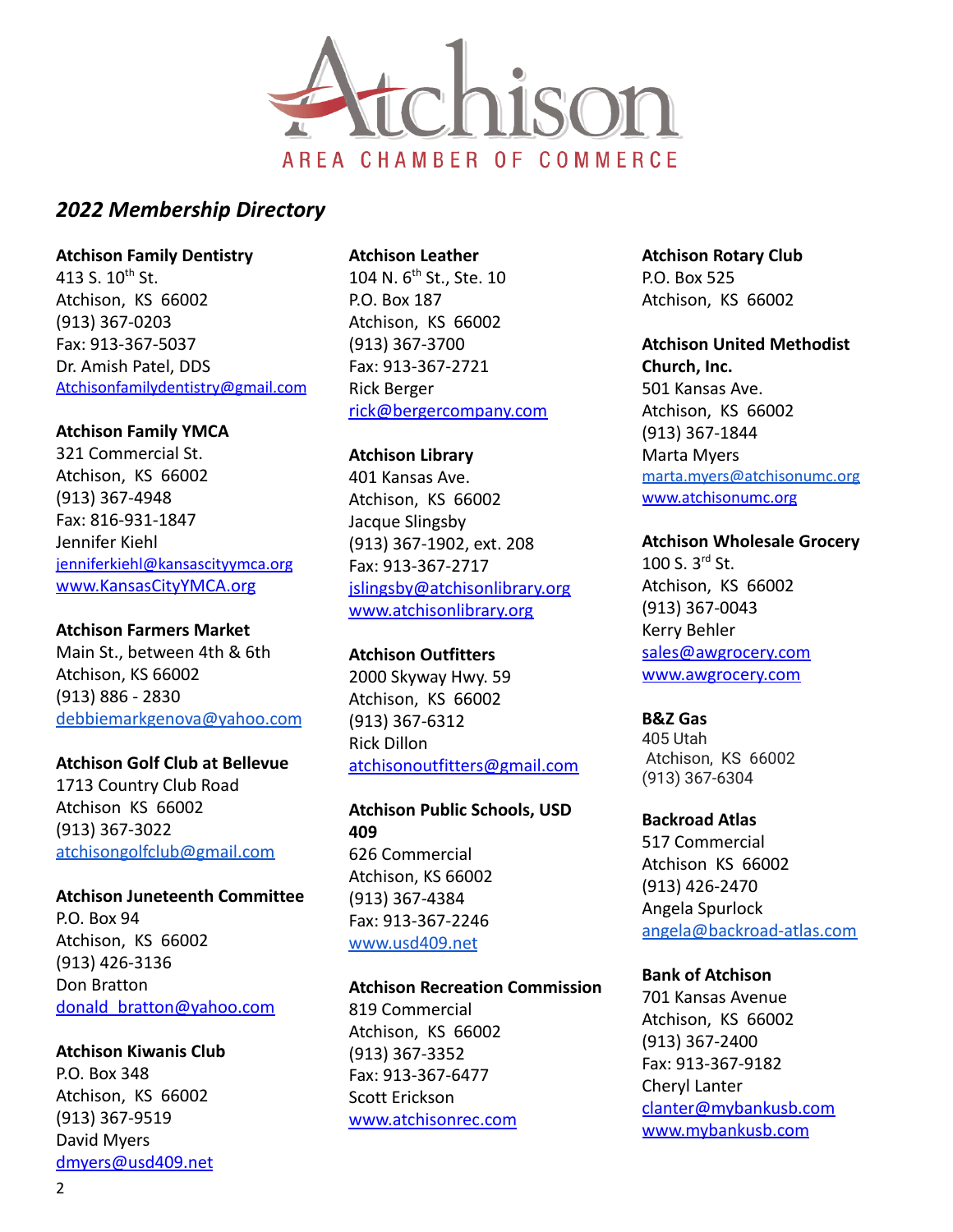

#### **Bank of Blue Valley**

734 Commercial St. Atchison, KS 66002 (913) 367-1130 Karen Behrnes [kbehrnes@bankbv.com](mailto:kbehrnes@banbv.com) [www.bankbv.com](http://www.bankbv.com)

#### **Bare Beauty**

5537 Hwy. 73 Atchison, KS 66002 (913) 426-0021 Maria Bare [michelle@urbanlawncarellc.com](mailto:michelle@urbanlawncarellc.com)

#### **Bartlett Grain**

324 Riverfront Rd. P.O. Box 378 Atchison, KS 66002 (913) 367-2303 Luke Lavicky [l.lavicky@bartlett-grain.com](mailto:l.lavicky@bartlett-grain.com)

#### **Becker-Dyer Stanton Funeral Home**

800 Kansas Ave. Atchison KS 66002 (913) 367-6543 Fax: 913-367-6547 Bryan Becker [beckerdyer@sbcglobal.net](mailto:beckerdyer@sbcglobal.net)

#### **Benedictine College**

1020 N. 2nd St. Atchison, KS 66002 (913) 367-5340 (913) 367-6566 Sue Durkin [sdurkin@benedictine.edu](mailto:sdurkin@benedictine.edu) [www.benedictine.edu](http://www.benedictine.edu)

**Big Mike's Auto Collision Repair** 300 Main St. Atchison KS 66002 (913) 367-0184 Michael A. Lee [bigmikesacr@outlook.com](mailto:bigmikesacr@outlook.com)

# **Blair Milling & Elevator Co., Inc.** 1000 Main St.

P.O. Box 437 Atchison, KS 66002 (913) 367-2310 Fax: 913-367-3220 Wes Blair [wblair@blairfeeds.com](mailto:wblair@blairfeeds.com)

#### **Bottorff Construction**

8001 Industrial Park Lane Atchison, KS 66002 (913) 874-5681 Fax: 913-874-4901 Jordan Hawk [jordanh@bottorffconstruction.com](mailto:jordanh@bottorffconstruction.com)

# **Boy Scouts of America/Pony Express Council** 1704 Buckingham St. Joseph, MO 64506 (816) 233-1351 Erik McGuire [Erik.McGire@scouting.org](mailto:Erik.McGire@scouting.org)

[www.ponyexpressbsa.org](http://www.ponyexpressbsa.org)

#### **Brickhaven**

915 Mound St. Atchison, KS 66002 (913) 370-2828 Marty Dugger [mkdugger3144@sbcglobal.net](mailto:mkdugger3144@sbcglobal.net) **Bunge Milling** 16755 274th Rd. Atchison, KS 66002 (913) 367-3251 ext. 240 Patricia Kearney [patricia.kearney@bunge.com](mailto:patricia.kearney@bunge.com)

#### **Burns & McDonnell**

9400 Ward Parkway Kansas City MO 64114 (816) 822-3357 Dana Buchholz [jmitch@burnsmcd.com](mailto:jmitch@burnsmcd.com) 222.burnsmcd.com

#### **Kathy Butler**

1406 N Street Atchison, KS 66002 (913) 367-4023 [kathy.butler@me.com](mailto:kathy.butler@me.com)

# **Campbell Law Office PA**

107 N.  $6^{th}$  St. P.O. Box 276 Atchison, KS 66002 (913) 367-9900 Robert D. Campbell [campbelllaw@sbcglobal.net](mailto:campbelllaw@sbcglobal.net)

#### **Canary Dental**

222 N.  $7^{th}$  St. Atchison, KS 66002 (913) 367-3473 Fax: 913-367-0683 Allyson Missura [canarydentalcare@gmail.com](mailto:canarydentalcare@gmail.com) [www.canarydentalcare.com](http://www.canarydentalcare.com)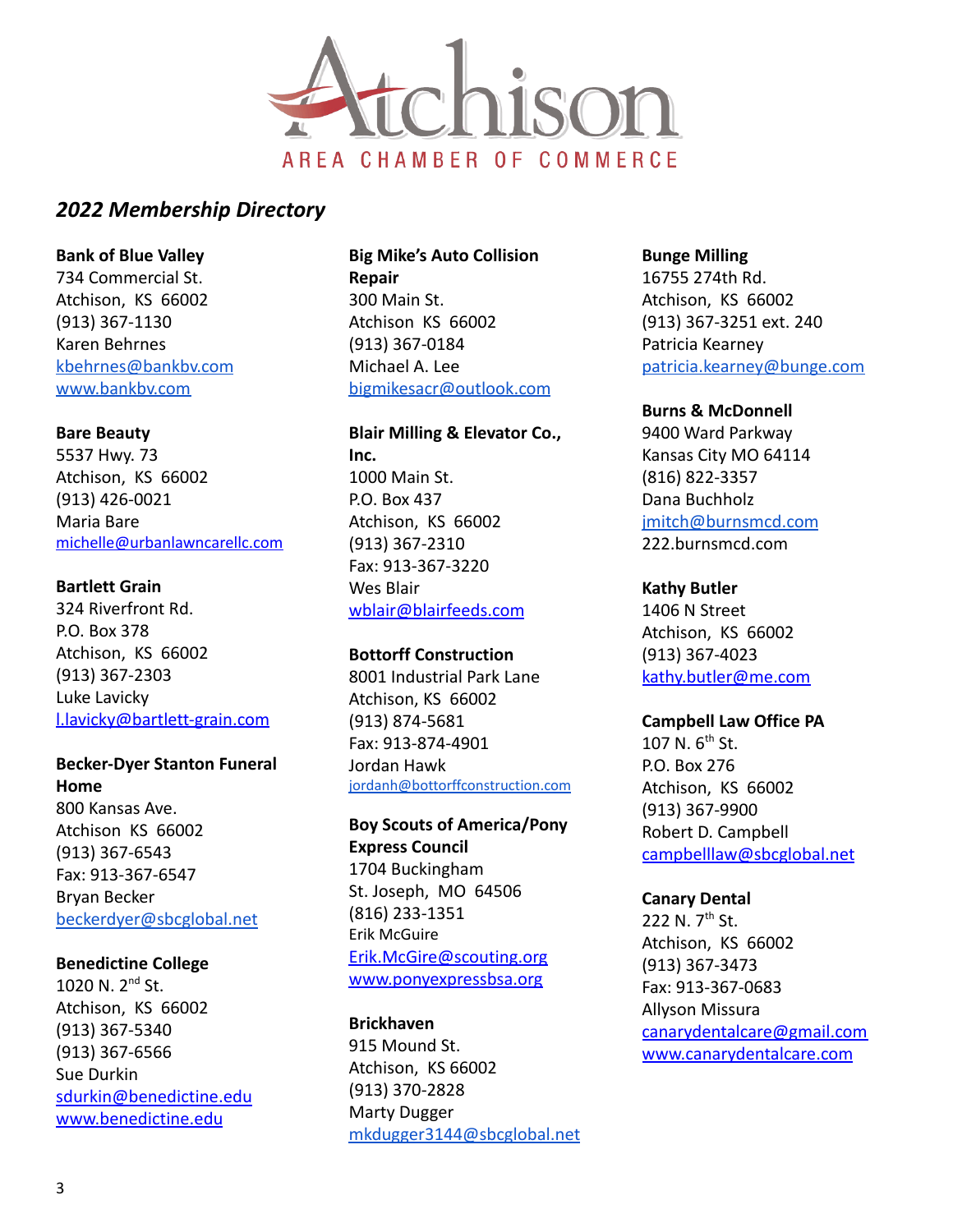

**Carrigan Lumber Company** 913 Main St. Atchison, KS 66002 (913) 367-3551 Fax: 913-367-3752 Charlie Carrigan [carriganlbr@att.net](mailto:carriganlbr@att.net)

#### **CASA (Court Appointed Special**

**Advocates)** 100 S. 5<sup>th</sup> St. Leavenworth, KS 66048 (913) 651-6440 Fax: 913-651-6494 [LV1casa@sbcglobal.net](mailto:LV1casa@sbcglobal.net)

#### **Caudle Financial Group**

701 Kansas Ave. Atchison, KS 66002 (913) 367-2700 Fax: 913-367-3150 Todd Caudle [tcaudle@caudlefinancial.com](mailto:tcaudle@caudlefinancial.com) [www.caudlefinancial.com](http://www.caudlefinancial.com)

#### **Caudle-Smart Rentals**

625 Commercial, Ste. 4 Atchison, KS 66002 (913) 367-1000 Roger Caudle [rcaudle1@hotmail.com](mailto:rcaudle1@hotmail.com)

# **Cedar Ridge Veterinary Clinic, LLC**

12047 U.S. Hwy 73 Atchison, KS 66002 (913) 367-3600 Fax: 913-367-3676 Dr. Christine McCoole, DVM [cedarridgevet@bbwi.net](mailto:cedarridgevet@bbwi.net) [www.cedarridgeveterinaryclinic.com](http://www.cedarridgeveterinaryclinic.com) **City of Atchison** 515 Kansas Ave. Atchison, KS 66992 (913) 367-5500

#### **The Clements Agency**

P.O. Box 129 816 U.S. Hwy 59 Atchison, KS 66002 (913) 367-5222 Fax: 913-367-7686 Marty Clements [clementsagency@sbcglobal.net](mailto:clementsagency@sbcglobal.net)

#### **The Commerce Company** 712 Commercial St.

Atchison, KS 66002 (913) 367-6244 Mike Kocour [commercerealty@sbcglobal.net](mailto:commercerealty@sbcglobal.net)

#### **Consumer Oil & Propane**

1014 Gasoline Alley Atchison, KS 66002 (913) 367-1528 Fax: 785-988-4209 Ron Bachman [garrett@consumeroilandpropane](mailto:garrett@consumeroilandpropane.com) [.com](mailto:garrett@consumeroilandpropane.com)

**Crittendon Home Care, LLC** 824 Commercial Atchison, KS 66002 (913)303-2400 Kerri Crittendon [kerri@crittendonhomecare.com](mailto:kerri@crittendonhomecare.com)

# **Custom Craftmasters**

P.O. Box 155 Lancaster KS 66041 Michael Billings [mdbirdhunter1100@yahoo.com](mailto:mdbirdhunter1100@yahoo.com) **Dairy Queen Brazier** 412 S.  $10^{th}$ Atchison, KS 66002 (913) 367-2878 Fax: 913-367-2377 Robin Everhart [robinrock\\_2000@yahoo.com](mailto:robinrock_2000@yahoo.com)

### **Dillon Tire Service**

2000 U.S. Hwy 59 West Atchison, KS 66002 (913) 367-6312 Fax: 913-367-6313 Richard R. Dillon [dillontire@att.net](mailto:dillontire@att.net) [www.dillontire.net](http://www.dillontire.net)

#### **Domenique's Bakery**

626 Main Street Atchison KS 66002 (913) 370-8099 Mary Pouy [valmulholland@bellsouth.net](mailto:valmulholland@bellsouth.net)

#### **Edward Jones-Aldie Ensminger**

527 Commercial St. Atchison, KS 66002 (913) 367-0218 Fax: 888-494-6289 Aldie Ensminger

#### **Edward Jones-Mick Hundley**

411 S.  $10^{th}$  St. Atchison, KS 66002 (913) 367-5074 Mick Hundley [mickhundley@hotmail.com](mailto:mickhundley@hotmail.com) [www.edwardjones.com](http://www.edwardjones.com)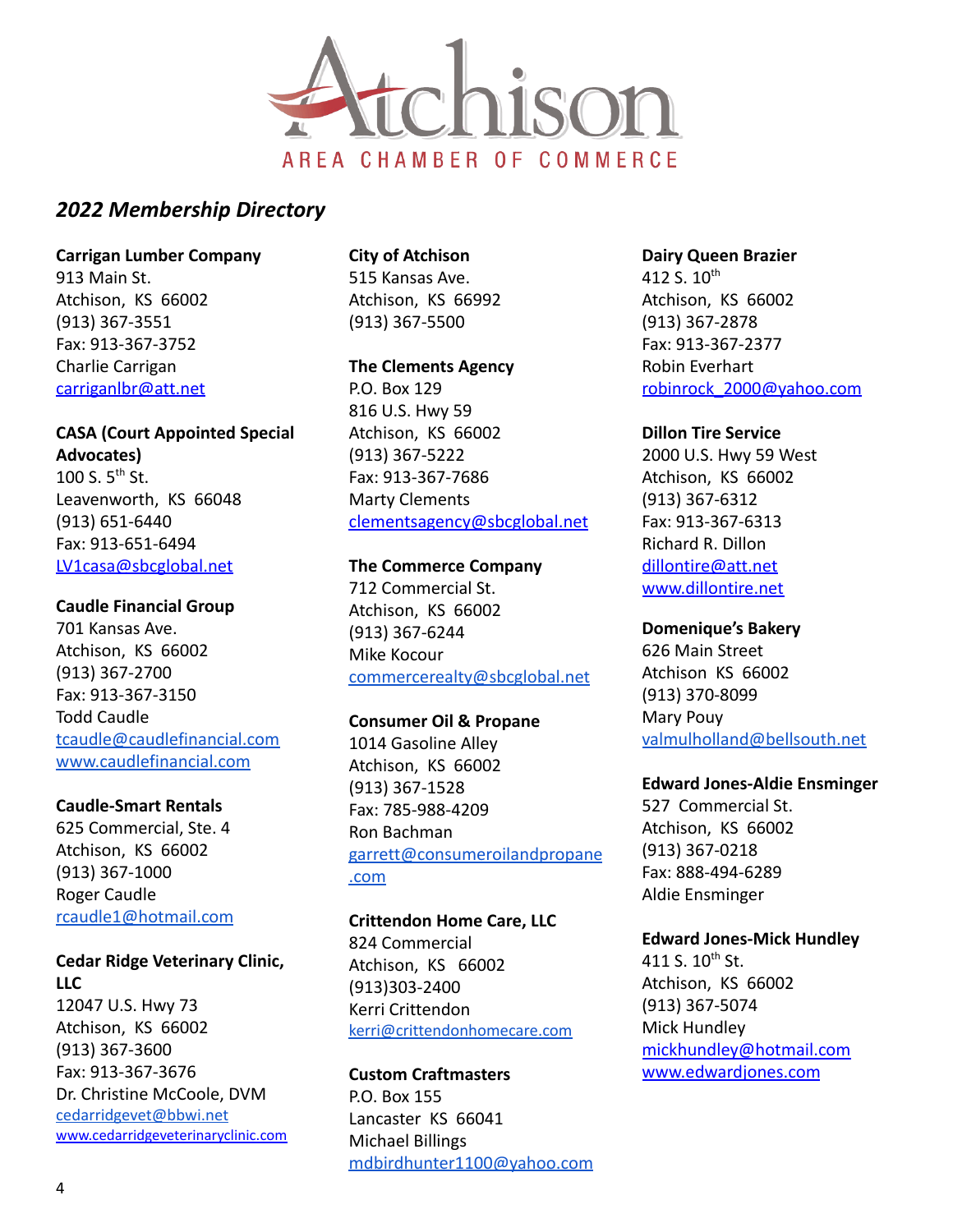

**Elks Lodge #647** 609 Kansas Ave. Atchison, KS 66002 (913) 367-4925 [atlodge647@att.net](mailto:atlodge647@att.net)

# **Evah C. Cray Historical Home Museum** 805 N. 5th St. Atchison KS 66002 (913) 367-4925 Jeri Kurth [ecrayhome@gmail.com](mailto:ecrayhome@gmail.com)

#### **Exchange Bank & Trust**

600 Commercial P.O. Box 189 Atchison, KS 66002 (913) 367-6000 Fax: 913-367-3297 Ginger Hunninghake [marketing@myexchangebank.com](mailto:marketing@myexchangebank.com)

#### **Eye Specialists of Atchison**

605 Commercial St. Atchison, KS 66002 (913) 367-4451 Fax: 913-367-7640 Dr. Andrea Bock-Kunz [atchisonoptical@yahoo.com](mailto:atchisonoptical@yahoo.com)

#### **Farm Bureau Insurance**

601 Kansas Ave. Atchison, KS 66002 (913) 367-5210 Fax: 913-367-5265 Bill Shipley [william.shipley@fbfs.com](mailto:william.shipley@fbfs.com)

# **Ferrin Accounting**

337 S. 10th St. Atchison KS 66002 (913) 367-9099 Jennifer Myers [jmyers.ferrin@yahoo.com](mailto:jmyers.ferrin@yahoo.com)

#### **First Christian Church**

7 th & Santa Fe P.O. Box 626 Atchison, KS 66002 (913) 367-3036 Fax: 913-367-1513 Rosie Trower, Secretary [fccatch@sbcglobal.net](mailto:fccatch@sbcglobal.net)

#### **First Presbyterian Church**

302 N.  $5^{th}$  St. Atchison, KS 66002 (913) 367-2072 Fax: (913) 367-3960 Rachel Dannar, Pastor [fpcatchison@gmail.com](mailto:fpcatchison@gmail.com) [www.atchisonpresbyterian.org](http://www.atchisonpresbyterian.org)

#### **Fox Theatre**

612 Commercial St. Atchison KS 66002 (913) 367-7469 Travis Grossman [theatre@theatreatchison.org](mailto:theatre@theatreatchison.org) [www.foxtheatreatchison.com](http://www.foxtheatreatchison.com)

### **Frontier Community Credit Union**

513 Commercial Street Atchison, KS 66002 (913) 367-1488 Fax: 913-367-1128 Letha Higgins [lhiggins@frontierccu.org](mailto:lhiggins@frontierccu.org)

### **Gambino's Pizza**

610 Commercial St. Atchison, KS 66002 (913) 367-4100 Jill Lund [jk.lund@att.net](mailto:jk.lund@att.net)

#### **Gateway Real Estate & Auction**

337 S. 10th Atchison KS 66002 (913) 367-3116 Louise Regenstein [janice@uscr.com](mailto:janice@uscr.com)

#### **Alex P. Gehring & Benjamin Hawk**

Financial Advisors Heartland Advisor Group 816 Skyway Hwy. Atchison KS 66002 (913) 203-4995 [alex.gehring@thrivent.com](mailto:alex.gehring@thrivent.com)

#### **Gerber Electric**

405 N. 17th Atchison KS 66002 (913) 367-2731 Fax: 913-367-1296 Dennis Lowe [gerberelectric@sbcglobal.net](mailto:gerberelectric@sbcglobal.net)

#### **G&C Business Services**

820 Kansas Ave Atchison, KS 66002 (913) 367-6156

#### **Golden Eagle Casino**

1121 Goldfinch Rd. Horton KS 66439 (785) 486-6601 [jsimon@gecasino.com](mailto:jsimon@gecasino.com)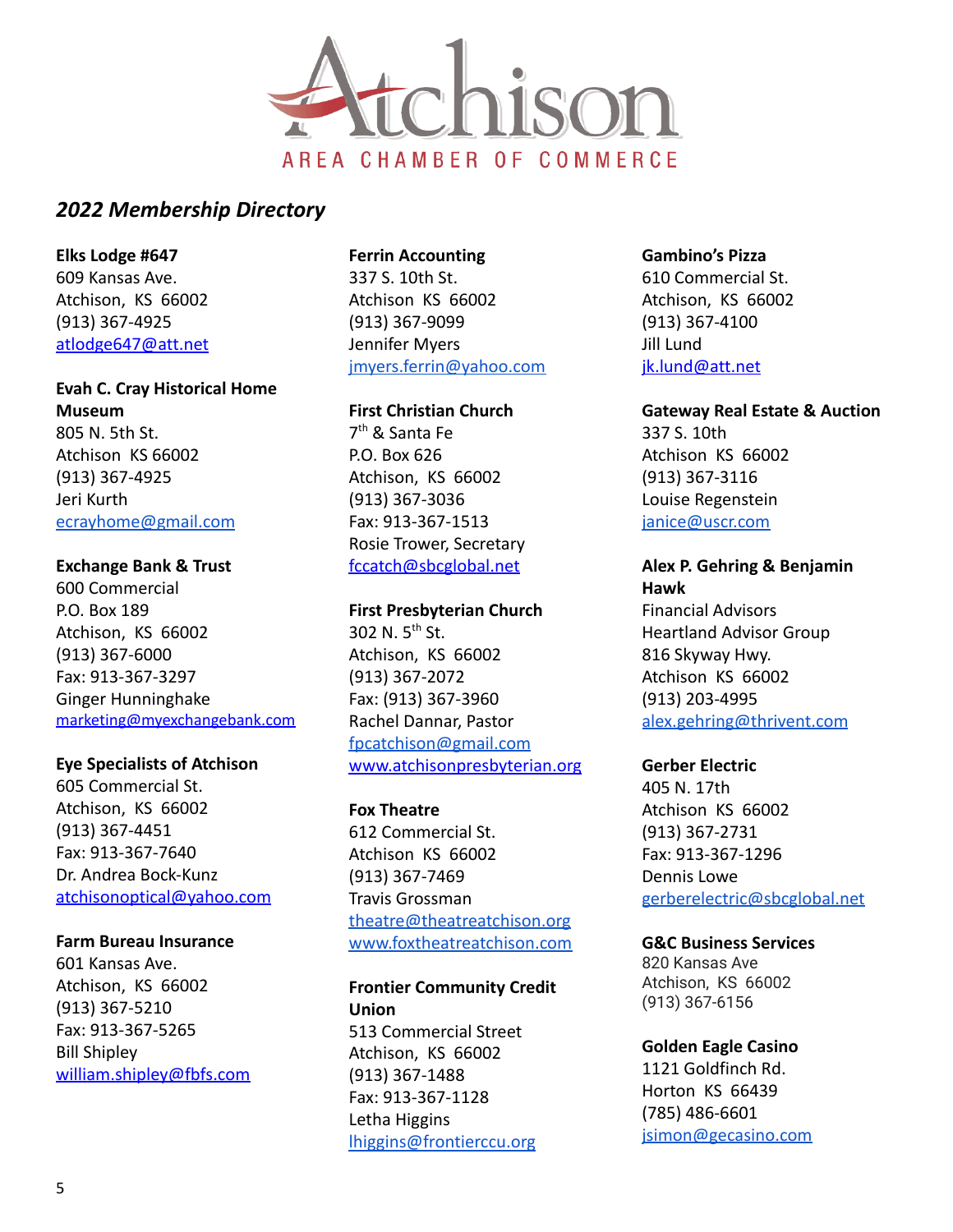

**Gran Villas** 1635 Riley Atchison, KS 66002 (913) 367-2077 Fax: 913-367-1755 [ealiggett@medicalodges.com](mailto:ealiggett@medicalodges.com)

#### **Guidance Center**

201 Main St. Atchison, KS 66002 (913) 367-1593 Fax: 913-367-1627 Keith Rickard [krickard@mytgc.org](mailto:krickard@mytgc.org)

**The Hardware Store** 609 Commercial St. Atchison, KS 66002 (913) 367-7616 [thehardwarestore4781@gmail.c](mailto:thehardwarestore4781@gmail.com) [om](mailto:thehardwarestore4781@gmail.com)

**Hausman Metal Works & Roofing** 1229 S.  $15^{th}$  St. St. Joseph, MO 64503 (816) 232-7793 Jim Hausman [jim@hausmans.com](mailto:jim@hausmans.com) [www.hausmans.com](http://www.hausmans.com)

#### **Highland Comm. College Technical Center**

1501 W. Riley St. Atchison, KS 66002 (785) 442-6180 Fax: 913-367-3107 Amy Dulac [www.highlandcc.edu](http://www.highlandcc.edu)

#### **Hegarty-Caplinger Insurance**

112 North 6th St. Atchison, KS 66002 (913) 367-1111 Fax: 267-295-8020 Steve Caplinger [cap@caplingers.com](mailto:cap@caplingers.com)

**Heinen Bros.** 14909 286th, Rd. Atchison, KS 66002 913-370-9440 Jamie Madison [jmadison@heinenbrosag.com](mailto:jmadison@heinenbrosag.com)

**Heritage Tractor** 17526 286th Rd. Atchison, KS 66002 (913) 367-1744 Fax: 913-367-7635 Scott Barton [www.heritagetractor.com](http://www.heritagetractor.com)

**Hilligoss Shoe Store**

514 Commercial Atchison, KS 66002 (913) 367-6173 Sarah Kim Biechele [sarab\\_hilligoss@yahoo.com](mailto:sarab_hilligoss@yahoo.com)

**Holiday Inn Express** 401 Main St. Atchison, KS 66002 (913) 674-0033 Megan Salisbury [atchisonexpress@gmail.com](mailto:atchisonexpress@gmail.com) [www.hiexpress.com](http://www.hiexpress.com)

**Hope Family Therapy Inc.** 104 N. 6<sup>th</sup> St., Suite 7 Atchison, KS 66002 (913) 674-0057 Eric J. Parks [hopefamther@outlook.com](mailto:hopefamther@outlook.com)

**Housing Authority of Atchison**

103 S. 7th Street Atchison, KS 66002 (913) 367-3323 Sherry Swinson [atchisonhousing@gmail.com](mailto:atchisonhousing@gmail.com)

**Hundley & Sons, LLC**

**dba Hundley Insurance Services** 1401 Main St. Atchison, KS 66002 (913) 367-2196 Bryce Hundley [bryce@hundleyinsurance.com](mailto:bryce@hundleyinsurance.com)

### **Hundley Liquor**

119 S.  $9^{th}$  St. Atchison, KS 66002 (913) 367-4544 Deborah Hundley [hundleyliquor@gmail.com](mailto:hundleyliquor@gmail.com)

**IMKO Enterprises, Inc.** 900 N. Belt Hwy. St. Joseph, MO 64506 (816) 233-4040 Carolynn Sollars [carolynn@imko.com](mailto:carolynn@imko.com)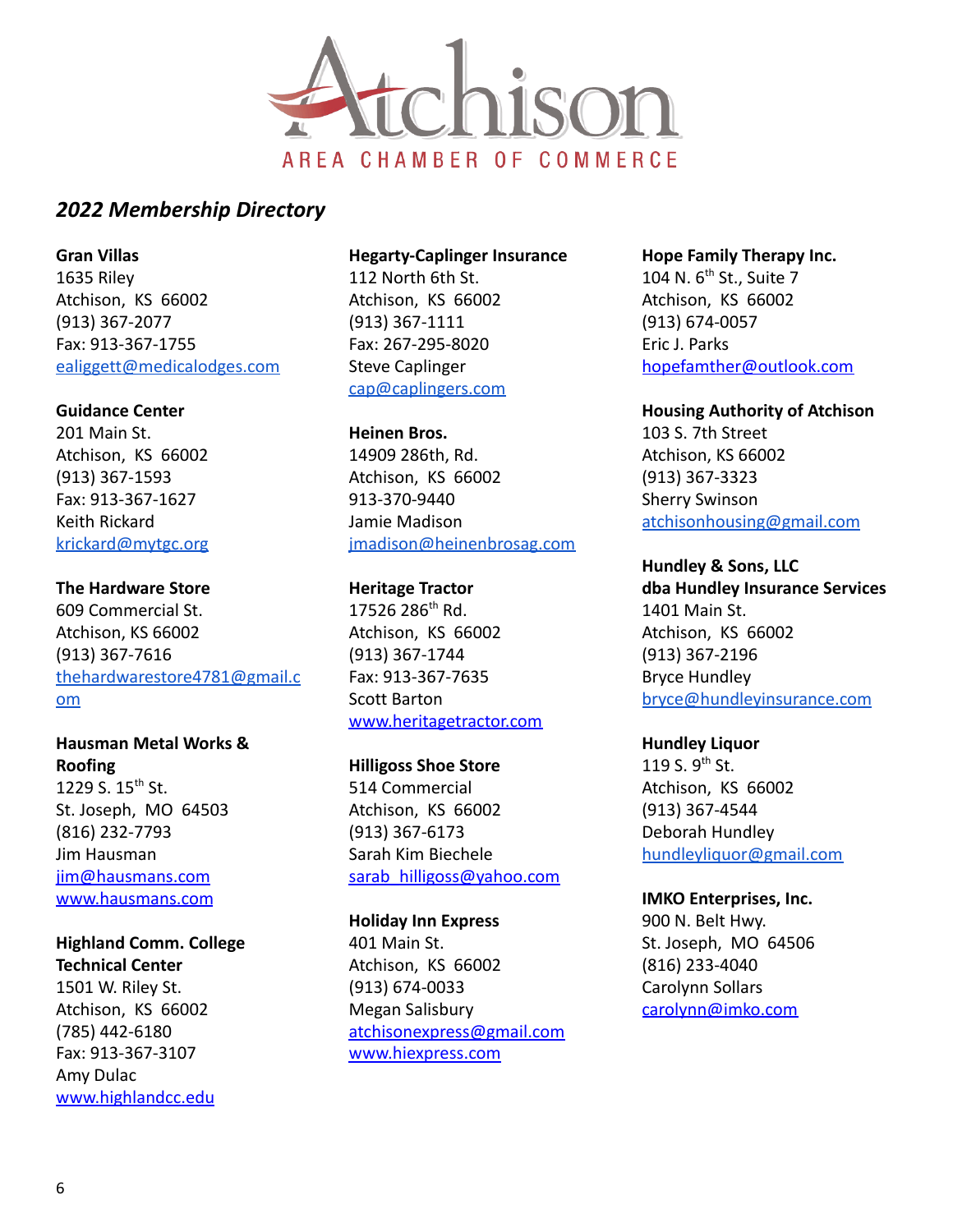

#### **Integrity Reinforcing Bar**

8001 Industrial Park Ln. Atchison, KS 66002 (913) 367-4626 Jordan Hawk [jordanh@irbks.com](mailto:jordanh@irbks.com) Justin Bottorff [justinb@irbks.com](mailto:justinb@irbks.com)

# **International Forest of Friendship**

913 Main St. Atchison, KS 66002 (913) 367-1419 Cheryl Smith forestoffriendship@gmail.com

# **Jake Hawk Electric**

8644 Deer Creek Rd, Atchison, KS 66002 (913) 526-0090 Jake Hawk [hawkelectric@hotmail.com](mailto:hawkelectric@hotmail.com)

**Jock's Nitch** 729 Commercial Atchison, KS 66002 (913) 203-4982 [hallie@jocksnitch.com](mailto:hallie@jocksnitch.com)

**Junior Guild** P.O. Box 175 Atchison KS 66002

Don Hamblin

# **Kansas City BMW Motorcycle Club** P.O. Box 410134 Kansas City, KS 64141-0134 (816) 600-2475

#### **Kastens Plumbing & Heating**

1808 Main St. P.O. Box 412 Atchison, KS 66992 (913) 367-3662 Fax: 913-367-2894 Johnny Kastens [jlkastens@sbcglobal.net](mailto:jlkastens@sbcglobal.net)

**Kearney Construction** 6199 Osage Rd. Atchison, KS 66002 (913) 367-1200 Fax: 913-367-3978 Gary Kearney, Jr. [kearney@bbwi.net](mailto:kearney@bbwi.net) [www.kearneyconstruction.net](http://www.kearneyconstruction.net)

**Keating & Associates** 3320 Peterson Rd. Lawrence, KS 66049 (785) 841-0154 Greg Hill [www.keatinginc.com](http://www.keatinginc.com)

**Kex Rx Pharmacy** 807 Main St. Atchison, KS 66002 (913) 367-5252 Joe Koechner [kexrxatchison@gmail.com](mailto:kexrxatchison@gmail.com) [www.kexrx.com](http://www.kexrx.com)

**L&L Construction** 16083 262nd Rd. Atchison, KS 66002 (913) 367-3161 Tesea Kearney [teseak@landlconst.com](mailto:teseak@landlconst.com)

#### **La Maria Mexican Restaurant**

801 Commercial St. Atchison, KS 66002 (913) 367-5556 Amanda Rodriguez [amanda.scarlett@ymail.com](mailto:amanda.scarlett@ymail.com)

#### **Lewis Chevrolet Buick**

314 Woodlawn Ave. Atchison, KS 66002 (913) 367-3000 Fax: 913-367-5058 Mike Hoesch [mike.hoesch@lewischevybuick.com](mailto:mike.hoesch@lewischevybuick.com)

#### **Lickity Split Ice Cream**

306 Commercial Atchison, KS 66002 (913) 372-0423 [mccrorym5maggie@gmail.com](mailto:mccrorym5maggie@gmail.com) Mike McCrory

**Lockwood Elections** P.O. Box D Atchison, KS 66002

(913) 246-2705 Justin Snowden [vote@lockwoodelections.com](mailto:vote@lockwoodelections.com)

**Lopez de Mexico** 112 S.  $6^{th}$  St. Atchison, KS 66002 (913) 367-2422 Anne Pruett [pruett1315@gmail.com](mailto:pruett1315@gmail.com) [www.lopezrest.blogspot.com](http://www.lopezrest.blogspot.com)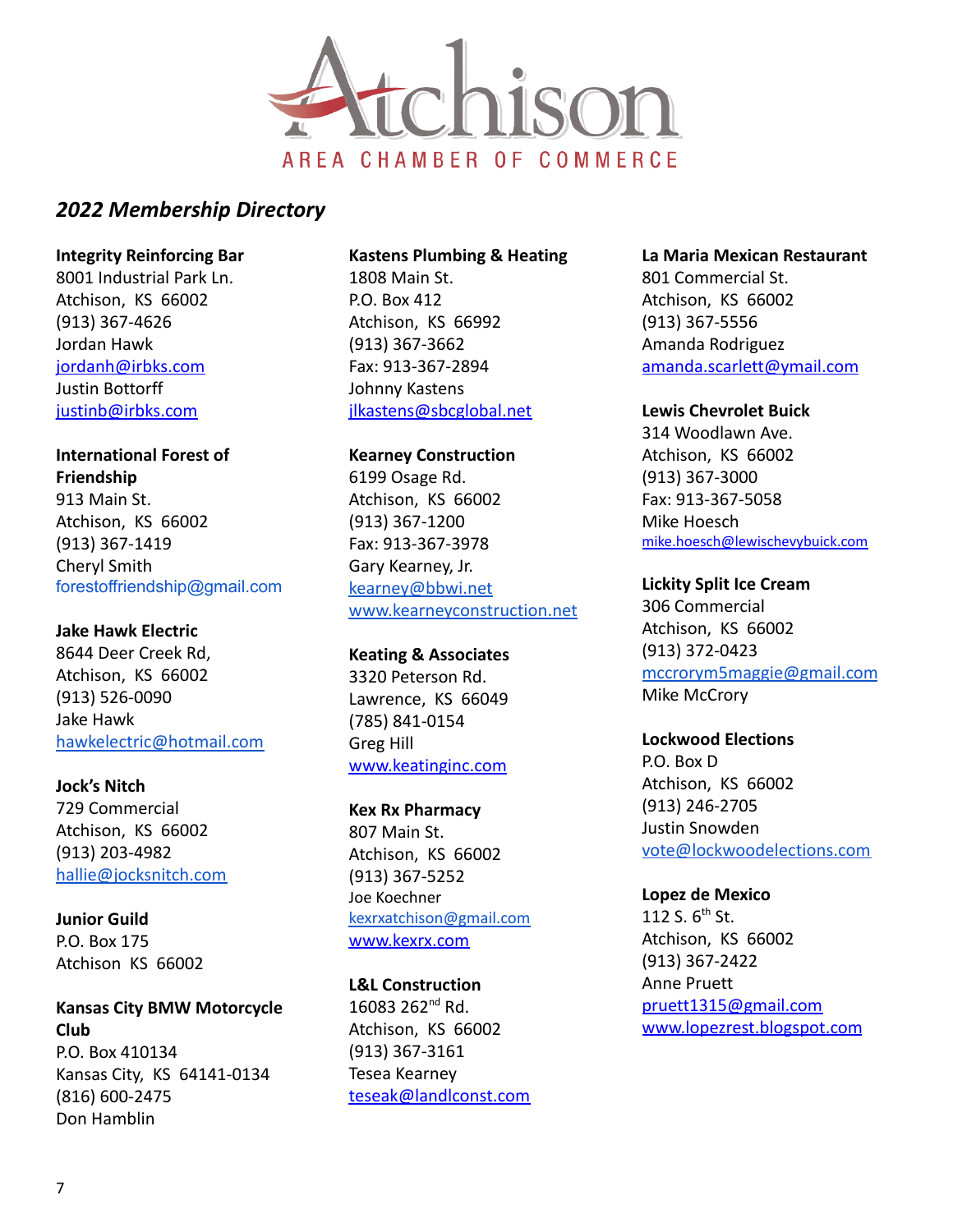

**Main Street Decorating** 1900 Main St. Atchison, KS 66002 (913) 367-0359 Fax: 913-367-0909 Marilynn Oxley [marilyn@mainstdecorating.com](mailto:marilyn@mainstdecorating.com) [www.mainstdecorating.com](http://www.mainstdecorating.com)

**Marie's Tax Bookkeeping & Craft** 801 Santa Fe St. Atchison, KS 66002 (913) 367-1560 Fax: 913-367-1613 [thecornercottage@sbcglobal.net](mailto:thecornercottage@sbcglobal.net)

**Martin's Trash Service, Inc.**  $802 \; 1^{st} \; St.$ Effingham, KS 66023 (913) 833-5251 Dale Martin [martinstrashservice](mailto:martinstrashservice@yahoo.com)@yahoo.com

#### **MassMutual Insurance**

625 Commercial St., Ste. 6 Atchison, KS 66002 (913) 367- 2354 Larry Buessing, Julie Avey [javey@financialgiuide.com](mailto:javey@financialgiuide.com)

#### **Maur Hill-Mount Academy**

1000 Green Atchison, KS 66002 (913) 367-5482 Fax: 913-367-5096 Bernadette Urban [burban@mh-ma.com](mailto:burban@mh-ma.com)

# **McInteer Villa**

1301 Kansas Ave. Atchison, KS 66002 (785) 218-5824 [1889mcinteervilla@gmail.com](mailto:1889mcinteervilla@gmail.com)

#### **Mears Hausmann, P.A.**

104 N.  $6^{th}$ , Ste. 1 P.O. Box 157 Atchison, KS 66002 (913) 367-0850 Fax: 913-367-0712 [ethan@mearshausmann.com](mailto:ethan@mearshausmann.com)

# **Medicalodge Atchison**

1637 Riley Atchison, KS 66002 (913) 367-6066 Fax: 913-367-4327

#### **MGP Ingredients, Inc.**

Cray Business Plaza 100 Commercial St. P.O. Box 130 Atchison, KS 66002 (913) 367-1480 Fax: 913-367-0192 Dave Rindom [d.rindom@mgpingredients.com](mailto:d.rindom@mgpingredients.com)

**Michael S. Hundley Construction, Inc.** 1900 Main St. Atchison, KS 66002 (913) 367-7059 Fax: 913-367-0909 Michael Hundley [shane@hundleyconstruction.co](mailto:shane@hundleyconstruction.com) [m](mailto:shane@hundleyconstruction.com)

#### **Midwest Concrete Materials**

1503 US-59 Hwy Atchison, KS 66002 (913) 367-9602 Shane Evans [shane.evans@midwestconcrete](mailto:shane.evans@midwestconcretematerials.com) [materials.com](mailto:shane.evans@midwestconcretematerials.com)

#### **Mo-Kan Development**

224 N. 7th St. St. Joseph MO 64501 (816) 233-3144 Fax: 816-233-8498 Gary Miller [www.mo-kan.org](http://www.mo-kan.org)

#### **Mount St. Scholastica, Inc.**

801 S. 8<sup>th</sup> St. Atchison, KS 66002 (913) 360-6200 Fax: 913-360-6190 Rose Marie Stallbaumer [rosemarie@mountosb.com](mailto:rosemarie@mountosb.com)

# **Mueller, Al J. Construction** P.O. Box 8066

St. Joseph MO 64508

#### **Mueller's Locker Room**

120 S. 2nd St. Atchison, KS 66002 (913) 367-2727 Fax: 913-360-7799 Larry Wilcox [lwilcox@benedictine.edu](mailto:lwilcox@benedictine.edu)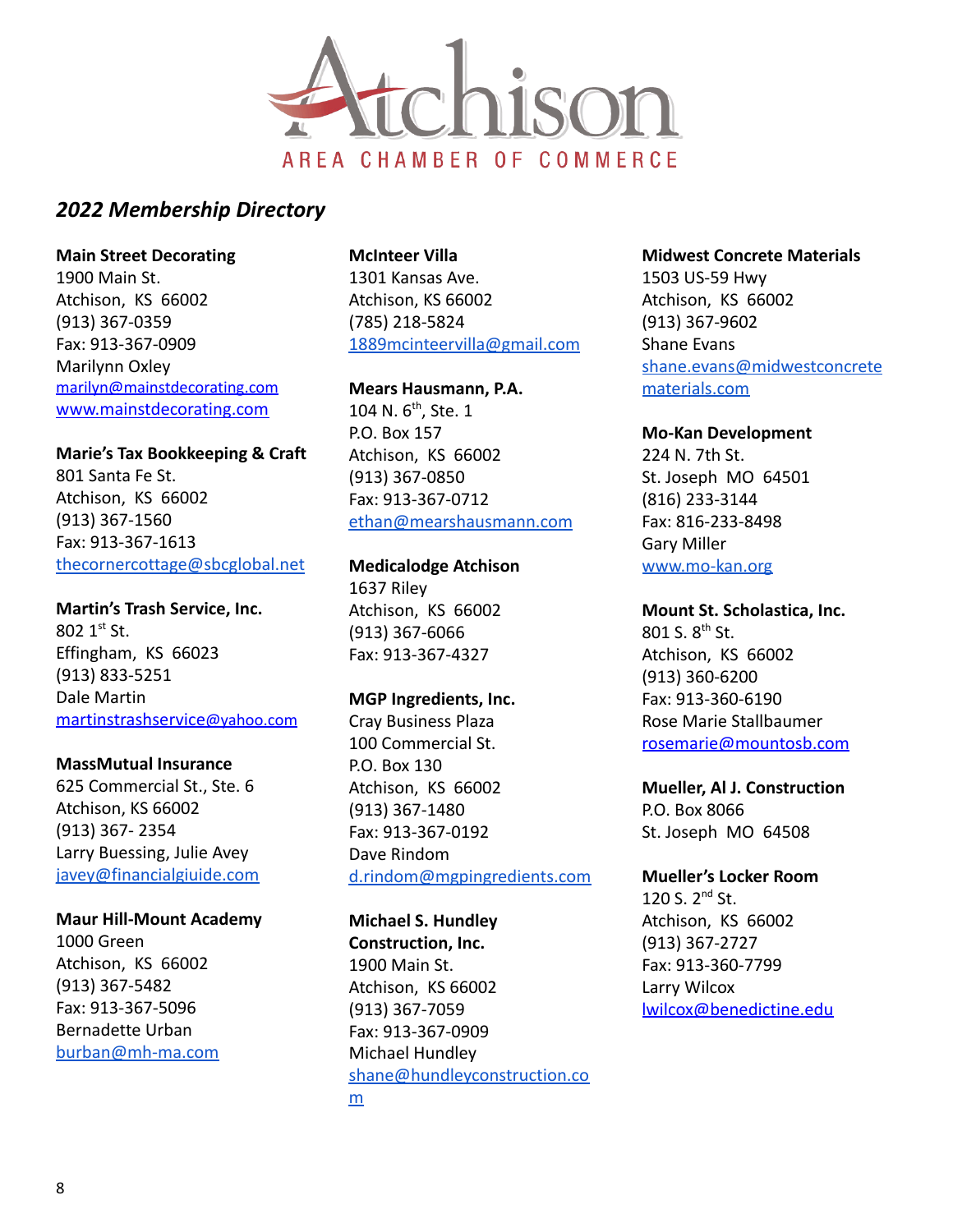

**NEK-CAP, INC**

1260 220<sup>th</sup> St. P.O. Box 380 Hiawatha, KS 66434 (785) 742-2222 Fax: 785-742-2164 Jeanette Collier [jcollier@nekcap.org](mailto:jcollier@nekcap.org) [www.nekcap.org](http://www.nekcap.org)

**NPG Newspapers**

825 Edmond St. St. Joseph, MO 64501 (816) 271-8500

**Northwest Missouri Oral & Maxillofacial Surgery** 110 S.  $6^{th}$  St. Atchison, KS 66002 (913) 367-2799 Dr. Donald Gossett, DDS [xrays@nwmos.com](mailto:xrays@nwmos.com) [www.nwmos.com](http://www.nwmos.com)

**O'Keefe-Wilson Abstracting Co.** 500 Commercial St. Atchison, KS 66002 (913) 367-1642 J. David Farris [okeewil@sbcglobal.net](mailto:okeewil@sbcglobal.net)

**Orscheln Farm & Home, LLC** 605 S. 10th St. Atchison KS 66002 Barbara Melling

**Paolucci's Deli, Restaurant, Lounge & Banquet Hall** 113 & 115 A. 3rd St. Atchison, KS 66002 (913) 367-1241 Fax: 913-367-7182 Margie Begley [mbegley3@att.net](mailto:mbegley3@att.net)

**Patsy Porter, CPA** 221 N.  $6^{th}$  St. Atchison, KS 66002 (913) 367-2707 Fax: 913-367-2419 [patsyp@papcpa.com](mailto:patsyp@papcpa.com)

**Pete's Steak House** 618 Commercial Atchison, KS 66002 (913) 367-7096 Fax: 913-367-7182 Niko Tsamolias [petes\\_steakhouse@outlook.com](mailto:petes_steakhouse@outlook.com)

**Pickman Publishing** 20899 230th Rd. Atchison, KS 66002 (913) 426-3070 Steve Pickman [sjpickman@gmail.com](mailto:sjpickman@gmail.com)

**Pierce Heating & Cooling, Inc.** 746 Hwy. 7 Bendena, KS 66008 Brandon Pierce (913) 367-3377 Fax: 785-988-4406 [piercecool@hotmail.com](mailto:piercecool@hotmail.com)

**Pro-Service Business Systems, Inc.** 3920 Pettis Road St. Joseph, MO 64503 (816) 233-6701 Fax: 816-232-1918 Jeff Zeit [jzeit@goproserv.com](mailto:jzeit@goproserv.com)

**Quality Inn** 500 U.S. Hwy. 73 Atchison, KS 66002 Carly Abbott (913) 367-4000 Fax: 913-367-9691 [qualityinnatchison@gmail.com](mailto:qualityinnatchison@gmail.com)

**R&S Automotive, LLC** 900 Commercial St. Atchison, KS 66002 (913) 367-2888 Scott Aversman [rsautomotive05@gmail.com](mailto:rsautomotive05@gmail.com)

**Rainbow Communications** 608 Main Everest KS 66434 (785) 548-7511 Angie Kreider [angie@rainbowtel.com](mailto:angie@rainbowtel.com)

# **Raven Liquor**

1800 Main St. Atchison, KS 66002 (913) 367-2351 Chris Taylor [ravenliquor@gmail.com](mailto:ravenliquor@gmail.com)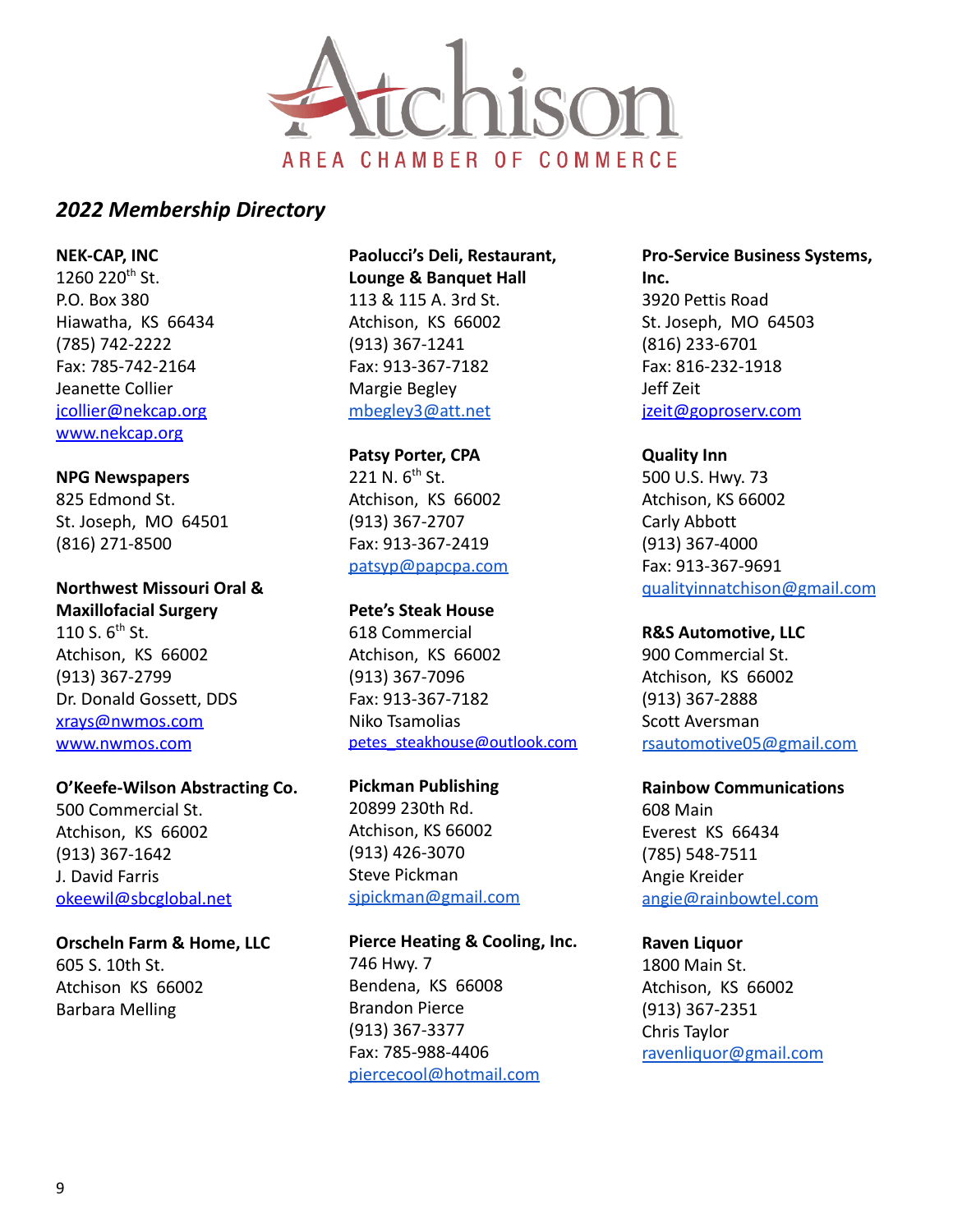

**Reflection Financial Strategies** 219 N.  $6^{th}$  St. Atchison, KS 66002 (913) 367-0826 Fax: 913-367-0896 Mark Begley [mark.begley@equitable.com](mailto:mark.begley@equitable.com)

**Reilly & Sons Inc.** 602 Delaware Leavenworth, KS 66048 (913) 682-1234 Fax: 913-682-8136 Mike Reilly [mike@reillyandsons.com](mailto:mike@reillyandsons.com)

**Relocation Specialist, Inc.** 2601 Industrial Rd. Atchison KS 66002 (913) 367-2750 [relocationspecial@att.net](mailto:relocationspecial@att.net)

**Revive Salon & Spa** 908 Commercial St. Atchison, KS 66002 (913 372-0772 Seth Howard

**Riverwood Winery** 22200 Hwy 45 North Rushville, MO 64484 (816) 579-9797 Fax: 816-579-9588 [owner@riverwoodwinery.com](mailto:owner@riverwoodwinery.com)

**Roderick Sign Co., Inc.** 1621 Frederick Ave. St. Joseph, MO 64501 (816) 232-7005 Fax: 816-232-1780 Scott Roderick [scott@rodericksigns.com](mailto:scott@rodericksigns.com) **Salvation Army**

926 Commercial St. Atchison, KS 66002 Kim Bottorff (913) 367-1207 [kim.bottorff@usc.salvationarmy.](mailto:kim.bottorff@usc.salvationarmy.org) [org](mailto:kim.bottorff@usc.salvationarmy.org)

**Sapphire Spider (The)** 1002 Commercial Street Atchison, KS 66002 (913) 372-0465 Holly Bottorff [hollybottorff@gmail.com](mailto:hollybottorff@gmail.com)

**Karen Seaberg** 20073 266 Rd. Atchison KS 66002 (913) 367-2199 [twoseabergs@msn.com](mailto:twoseabergs@msn.com)

**Sears Hometown Store** 101 N. 4th St. Atchison KS 66002 (913) 367-3745 David R. Lowe [david.lowe@htstores.com](mailto:david.lowe@htstores.com)

**Second Harvest Community Food Bank** 915 Douglas St. Joseph, MO 64505 (816) 364-3663 Chad Higdon [chigdon@ourcommunityfoodbank.org](mailto:chigdon@ourcommunityfoodbank.org) [www.ourcommunityfoodbank.org](http://www.ourcommunityfoodbank.org)

**Shelter Ins./Connor Fraley** 732 Kansas Ave. Atchison, KS 66002 (913) 367-7900 Connor Fraley [cfraley@shelterinsurance.com](mailto:cfraley@shelterinsurance.com)

**St. Benedict Catholic School** 1001 Division

Atchison, KS 66002 (913) 367-3503 Fax: 913-367-9324

**St. Benedict's Abbey** 1020 N. 2nd St. Atchison, KS 66002 (913) 367-7853 Fax: 913-367-6230 Fr. Maurice Haefling, OSB [jbenning@kansasmonks.org](mailto:jbenning@kansasmonks.org)

**State Farm Insurance** 1642 Main St., Ste. 1 Atchison, KS 66002 (913) 367-4015 Chris Taylor [www.christaylorinsurance.com](http://www.christaylorinsurance.com)

**Steinlite Corporation** 1015 Main St. Atchison, KS 66002 (913) 367-3945 Fax: 913-367-4523 Marty Clements [clementsagency@sbcglobal.net](mailto:clementsagency@sbcglobal.net)

**Stress Crete, Inc** 14503 Wallick Rd. Atchison, KS 66002 (913) 255-3112 [dcalhoon@scgrp.com](mailto:dcalhoon@scgrp.com)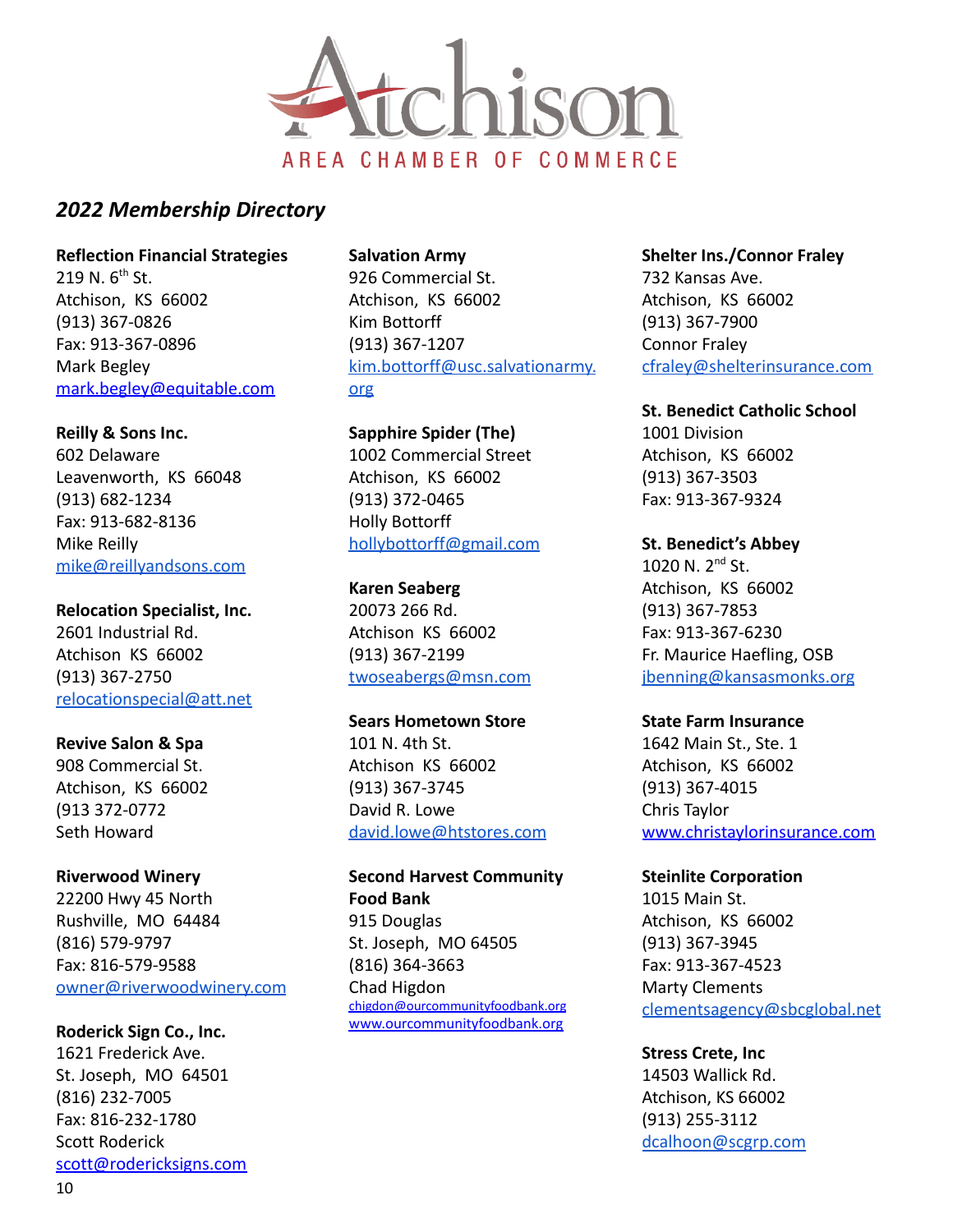

**Strong Body Shop** 806 Commercial St. Atchison, KS 66002 (913) 367-2457 Fax: 913-367-2497 Kurtis Genail [strongbodyshop@sbcglobal.net](mailto:strongbodyshop@sbcglobal.net)

#### **Subway**

301 S.  $5^{th}$  St. Atchison, KS 66002 (913) 367-7505 Fax: 913-367-9690 Deb Stirton

#### **SumnerOne**

1010 W. St. Maartens Dr., Ste.B St. Joseph, MO 64506 (800) 982-9639 Fax: 816-232-2292 Lyle Kirk [lkirk@sumnerone.com](mailto:lkirk@sumnerone.com) [www.sumnerone.com](http://www.sumnerone.com)

#### **Sunrise Homes**

625 Commercial, Ste. 4 Atchison, KS 66002 (913) 367-1000 Fax: 913-367-1194 Kenny Smart & Roger Caudle [rcaudle@hotmail.com](mailto:rcaudle@hotmail.com)

#### **Taco John's**

216 S.  $10^{th}$  St. Atchison, KS 66002 (913) 367-0276 Brent Schuler [bschuler1992@yahoo.com](mailto:bschuler1992@yahoo.com)

# **Theatre Atchison**

401 Santa Fe Atchison KS 66002 (913) 367-1647 Travis Grossman [theatre@theatreatchison.org](mailto:theatre@theatreatchison.org)

**Thompson Painting (G.A.)** 3308 S. Leonard Rd. Saint Joseph, MO 64503 (816) 232-6855 Fax: 816-279-0851 [office@gathompsonpainting.com](mailto:office@gathompsonpainting.com)

**Three Rivers, Inc.** 625 Commercial, Suite 8 Atchison, KS 66002 (785) 456-9915 Audrey Schremmer [audrey@threeriversinc.org](mailto:audrey@threeriversinc.org)

#### **Thrivent Financial**

722 Commercial St. Atchison KS 66002 (913) 367-0700 Fax: (913) 392-7098 Jennifer Maxwell [jennifer.maxwell@thrivent.com](mailto:jennifer.maxwell@thrivent.com) connect.thrivent.com/jennifer-maxwell

**Trinity Episcopal Church** 300 S.  $5^{th}$  St. Atchison, KS 66002 (913) 367-3171 Rector Fr. Jon Hullinger [office@trinityepiscopal.church](mailto:office@trinityepiscopal.church) [www.trinityepiscopal.church](http://www.trinityepiscopal.church)

# **Trinity Lutheran Church** 603 N. 8th St. Atchison, KS 66002 (913) 367-2837 Fax: 913-367-9158 Pastor Ziegler [djewell@trinityatchison.org](mailto:djewell@trinityatchison.org)

#### **UMB Bank**

320 Commercial St. Atchison KS 66002 (913) 360-6060 Cynthia Keimig [cynthia.kemig@umb.com](mailto:cynthia.kemig@umb.com)

#### **Urban Lawn Care, LLC**

5537 U.S. Hwy 73 Atchison, KS 66002 (913) 367-4478 Fax: 913-367-2677 Ron & Michelle Urban [michelle@urbanlawncarellc.com](mailto:michelle@urbanlawncarellc.com)

#### **Valley Hope**

1816 N. 2nd St. Atchison, KS 66002 (913) 367-1618 Fax: 913-367-6224 Tara Jones [tarajones@valleyhope.org](mailto:tarajones@valleyhope.org)

#### **Van Dyke Grocery**

401 N. 4th St. Atchison, KS 66002 (913) 367-3485 Kyle Van Dyke [kylevandyke909@yahoo.com](mailto:kylevandyke909@yahoo.com)